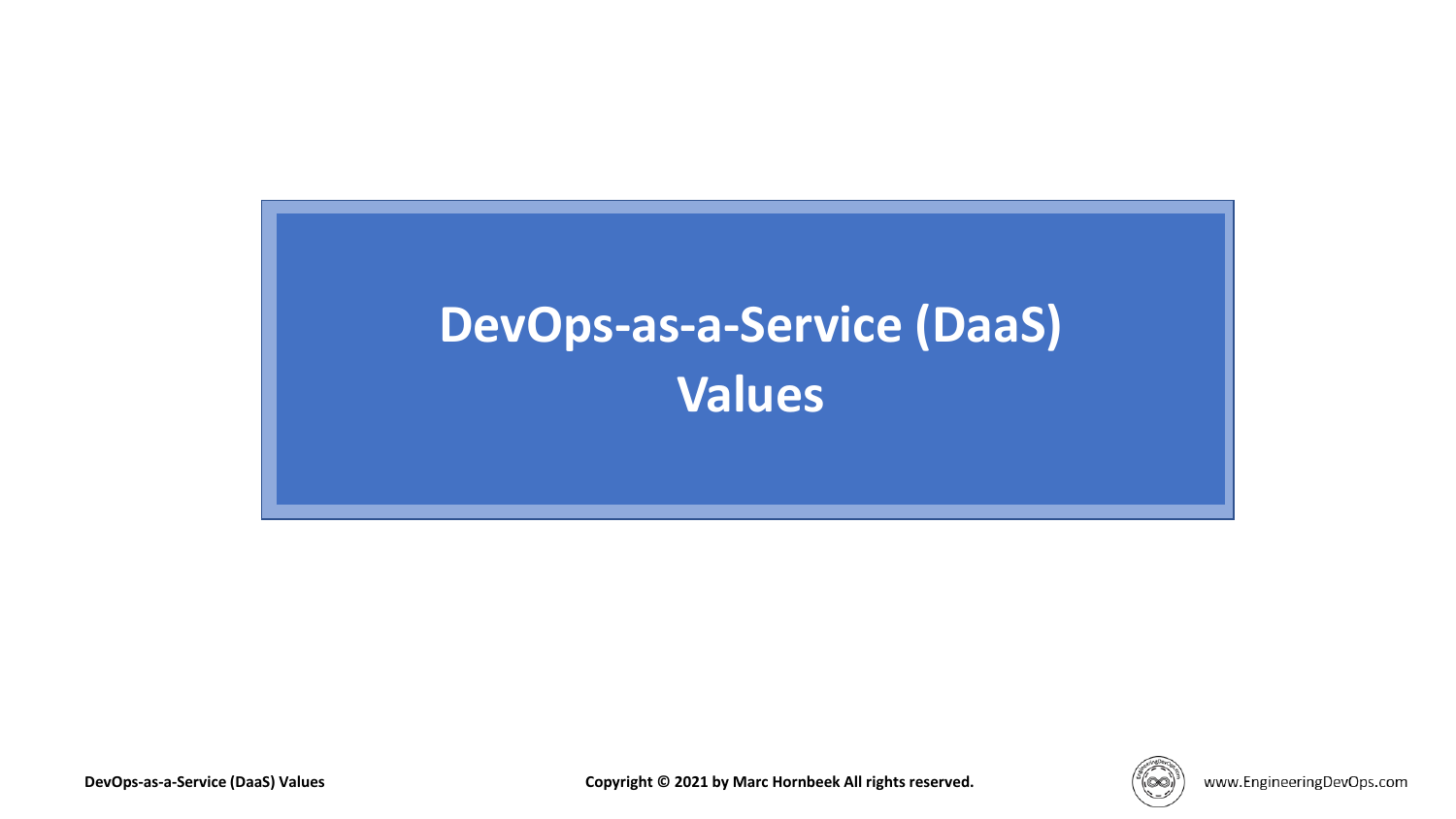### DevOps Business Values Are Well Proven

**Reported by Well-Accepted DORA Research – State of DevOps**

**Business Agility** – Dramatically reduced Lead Time, faster Release Frequency **Quality** – Fewer failed deployments **Reliability** – Faster time to restore service **Availability** – when coupled with SRE practices **Human benefits** - Team satisfaction, collaborative culture **Improved compliance, security and governance**

And by numerous **ROI** cases– based on Cost Savings

#### **What is the value of DevOps-as-a-Service (DaaS) and how do you measure it?**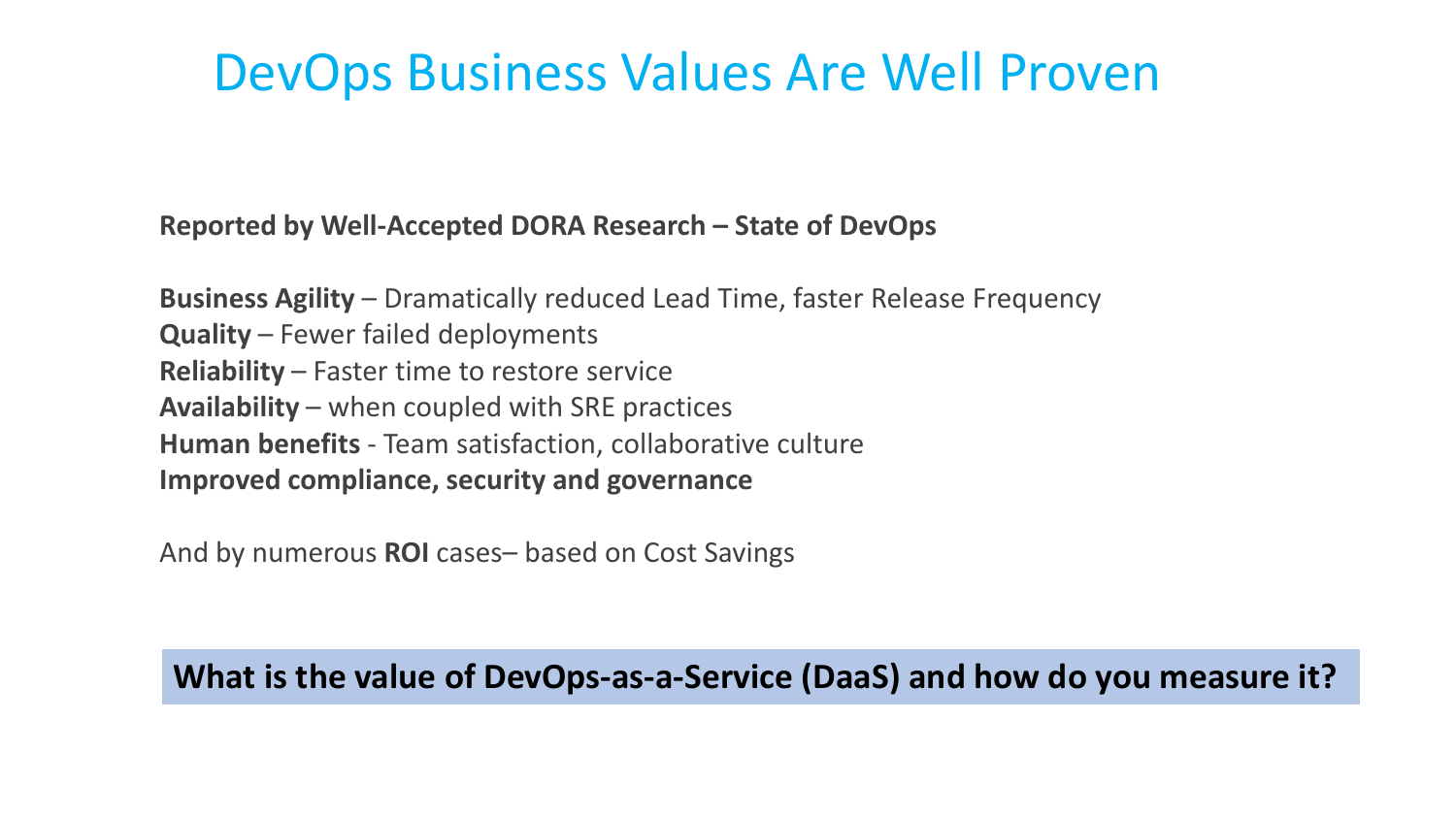### **DevOps-as-a-Service (DaaS) Blueprint**

| <b>Stakeholders</b>      | <b>Business</b>                                                                                                                                                                                     | <b>App-Dev Users</b> | DaaS Teams                                                                                                                                                                                           |
|--------------------------|-----------------------------------------------------------------------------------------------------------------------------------------------------------------------------------------------------|----------------------|------------------------------------------------------------------------------------------------------------------------------------------------------------------------------------------------------|
| <b>Services Access</b>   | DaaS User Portal,                                                                                                                                                                                   | DaaS Team Portal,    | <b>Access</b>                                                                                                                                                                                        |
| Layer                    | <b>APIS</b>                                                                                                                                                                                         | <b>APIS</b>          | Security                                                                                                                                                                                             |
| <b>Services</b><br>Layer | <b>User Services</b><br>Repos for Code, Artifacts and a<br>$\bullet$<br>Data<br><b>CI/CD Pipelines and Sandboxes</b><br>$\bullet$<br><b>Test Data, Configuration</b><br>Templates, Guides, Training |                      | <b>Management Services</b><br>• Service Catalog<br><b>Issues and Change Requests</b><br><b>SLOS, SLIS</b><br>• Governance Policies-as-Code<br><b>Experience Monitoring</b><br><b>Automated tasks</b> |
| <b>Resources</b>         | Resources – App Stack, Compute,                                                                                                                                                                     |                      | <b>Configuration Management - Infra-</b>                                                                                                                                                             |
| Layer                    | Storage, Networking, Tools                                                                                                                                                                          |                      | as-code, topology data                                                                                                                                                                               |

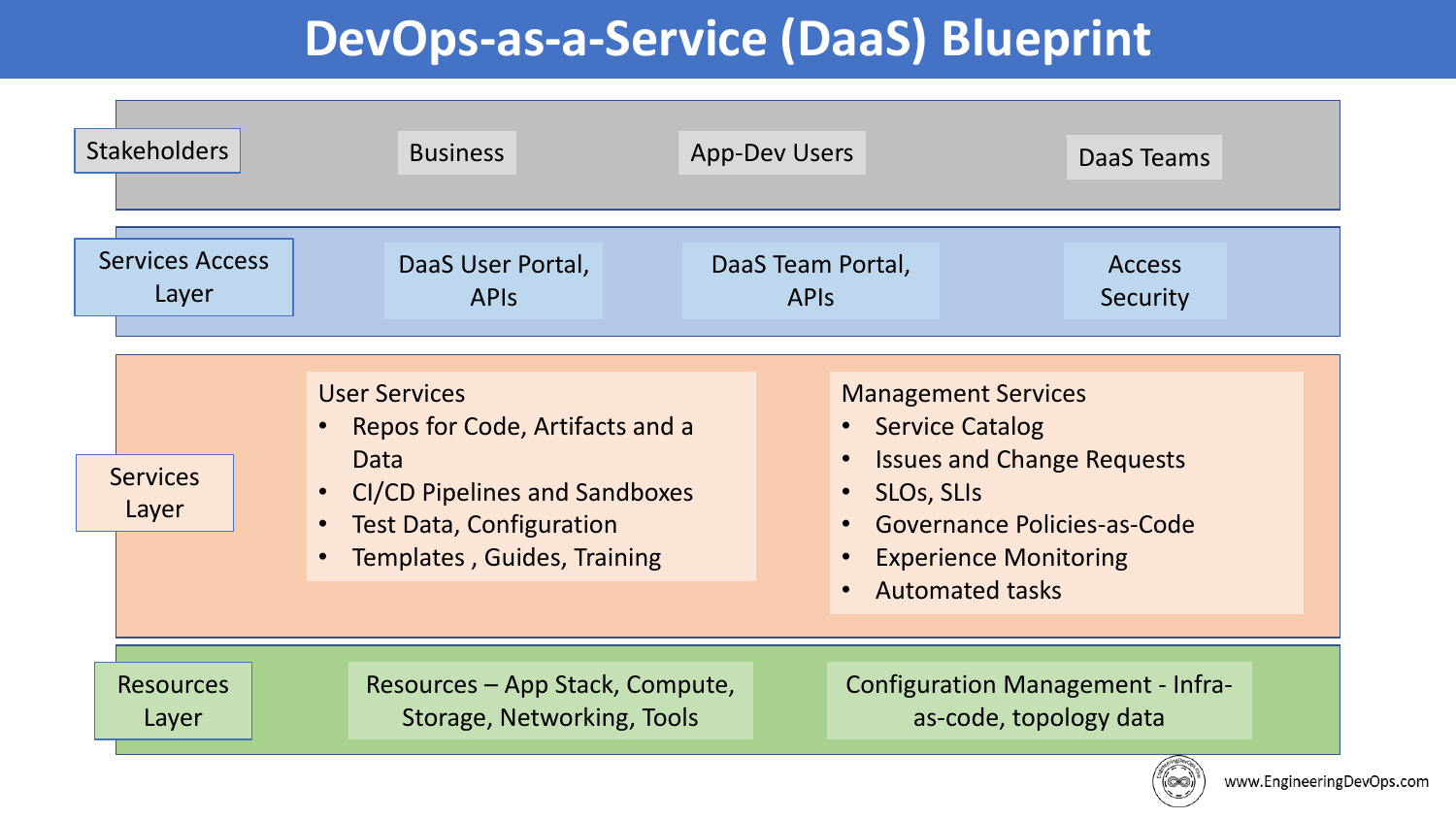### **DevOps-as-a-Service (DaaS) Values**

#### Example SLOs that represent value for stakeholders.

#### **Business Values**

- ROI based on tracking cost savings relative to a benchmark comparing prior non DaaS., trend cost per developer and per release
- SLO agility of services Lead time for changes, and Frequency of releases
- SLO Reliability of services Change Failure Rate, Time to Restore services
- SLO Governance Compliance and Security

#### **App-Dev User Values**

- SLO availability of DaaS, SLIs depend on service components and architecture
- .SLO service response time
- SLO experience scores
- SLO change request response time

#### **DaaS Team Values**

- SLO Scope of applications # apps supported, # users per month
- SLO # requests served per month
- SLO critical events per month